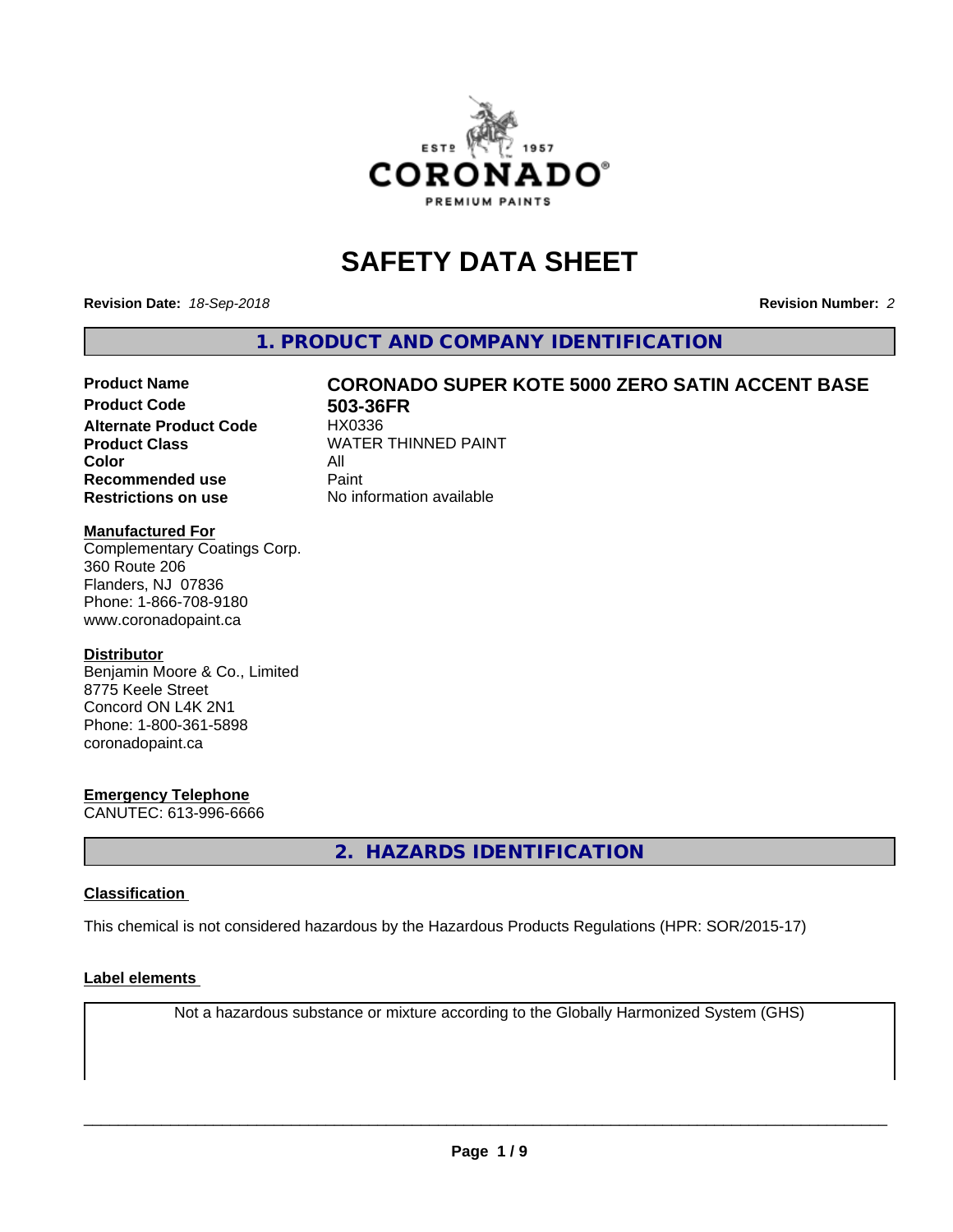**Appearance** liquid **Odor 11** and **Odor 11** and **Odor 11** and **Odor 11** and **Odor 11** and **Odor Odor** 11 and **Odor** 11 and **Odor** 11 and **Odor** 11 and **Odor** 11 and **Odor** 11 and 21 and 21 and 21 and 21 and 22 and 22 and

**Other information**

No information available

# **3. COMPOSITION INFORMATION ON COMPONENTS**

\_\_\_\_\_\_\_\_\_\_\_\_\_\_\_\_\_\_\_\_\_\_\_\_\_\_\_\_\_\_\_\_\_\_\_\_\_\_\_\_\_\_\_\_\_\_\_\_\_\_\_\_\_\_\_\_\_\_\_\_\_\_\_\_\_\_\_\_\_\_\_\_\_\_\_\_\_\_\_\_\_\_\_\_\_\_\_\_\_\_\_\_\_

| <b>Chemical name</b> | <b>CAS No.</b> | Weight-%              |
|----------------------|----------------|-----------------------|
| Kaolin               | 1332-58-7      | 7%                    |
| Nepheline syenite    | 37244-96-5     | $-5%$                 |
| Titanium dioxide     | 13463-67-7     | $-0.25%$<br>า ฯ<br>υ. |

| 4. FIRST AID MEASURES                           |                                                                                                            |  |
|-------------------------------------------------|------------------------------------------------------------------------------------------------------------|--|
| <b>General Advice</b>                           | No hazards which require special first aid measures.                                                       |  |
| <b>Eye Contact</b>                              | Rinse thoroughly with plenty of water for at least 15<br>minutes and consult a physician.                  |  |
| <b>Skin Contact</b>                             | Wash off immediately with soap and plenty of water while<br>removing all contaminated clothes and shoes.   |  |
| <b>Inhalation</b>                               | Move to fresh air. If symptoms persist, call a physician.                                                  |  |
| Ingestion                                       | Clean mouth with water and afterwards drink plenty of<br>water. Consult a physician if necessary.          |  |
| <b>Most Important Symptoms/Effects</b>          | None known.                                                                                                |  |
| <b>Notes To Physician</b>                       | Treat symptomatically.                                                                                     |  |
|                                                 | 5. FIRE-FIGHTING MEASURES                                                                                  |  |
| <b>Suitable Extinguishing Media</b>             | Use extinguishing measures that are appropriate to local<br>circumstances and the surrounding environment. |  |
| <b>Protective Equipment And Precautions For</b> | As in any fire, wear self-contained breathing apparatus                                                    |  |

**Firefighters**

As in any fire, wear self-contained breathing apparatus pressure-demand, MSHA/NIOSH (approved or equivalent) and full protective gear.

**Specific Hazards Arising From The Chemical Closed containers may rupture if exposed to fire or** extreme heat.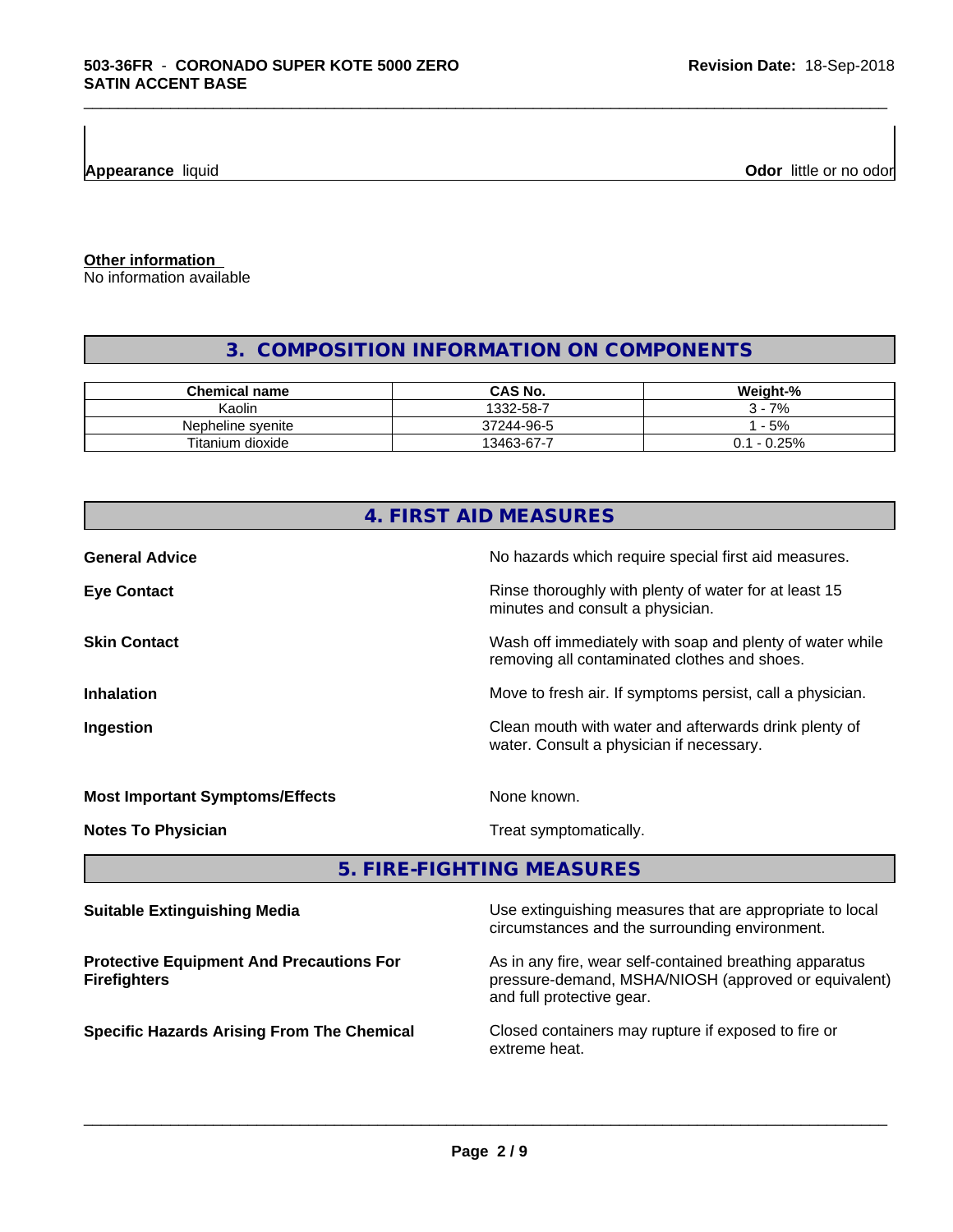| <b>Sensitivity To Mechanical Impact</b>                                          | No                                                      |
|----------------------------------------------------------------------------------|---------------------------------------------------------|
| <b>Sensitivity To Static Discharge</b>                                           | No.                                                     |
| <b>Flash Point Data</b><br>Flash Point (°F)<br>Flash Point (°C)<br><b>Method</b> | Not applicable<br>Not applicable<br>Not applicable      |
| <b>Flammability Limits In Air</b>                                                |                                                         |
| Lower flammability limit:<br><b>Upper flammability limit:</b>                    | Not applicable<br>Not applicable                        |
| <b>NFPA</b><br>Health: 1<br>Flammability: 0                                      | <b>Instability: 0</b><br><b>Special: Not Applicable</b> |
| NFPA Legend                                                                      |                                                         |

\_\_\_\_\_\_\_\_\_\_\_\_\_\_\_\_\_\_\_\_\_\_\_\_\_\_\_\_\_\_\_\_\_\_\_\_\_\_\_\_\_\_\_\_\_\_\_\_\_\_\_\_\_\_\_\_\_\_\_\_\_\_\_\_\_\_\_\_\_\_\_\_\_\_\_\_\_\_\_\_\_\_\_\_\_\_\_\_\_\_\_\_\_

- **NFPA Legend** 0 - Not Hazardous
- 1 Slightly
- 2 Moderate
- 3 High
- 4 Severe

*The ratings assigned are only suggested ratings, the contractor/employer has ultimate responsibilities for NFPA ratings where this system is used.*

*Additional information regarding the NFPA rating system is available from the National Fire Protection Agency (NFPA) at www.nfpa.org.*

# **6. ACCIDENTAL RELEASE MEASURES**

| <b>Personal Precautions</b>      | Avoid contact with skin, eyes and clothing. Ensure<br>adequate ventilation.                          |
|----------------------------------|------------------------------------------------------------------------------------------------------|
| <b>Other Information</b>         | Prevent further leakage or spillage if safe to do so.                                                |
| <b>Environmental precautions</b> | See Section 12 for additional Ecological Information.                                                |
| <b>Methods for Cleaning Up</b>   | Soak up with inert absorbent material. Sweep up and<br>shovel into suitable containers for disposal. |

**7. HANDLING AND STORAGE**

**Handling Handling Avoid contact with skin, eyes and clothing. Avoid breathing H** vapors, spray mists or sanding dust. In case of insufficient ventilation, wear suitable respiratory equipment. **Storage Keep container tightly closed. Keep out of the reach of the reach of the reach of the reach of the reach of the reach of the reach of the reach of the reach of the reach of the reach of the reach of the reach of** children. **Incompatible Materials Incompatible Materials No information available** 

# **8. EXPOSURE CONTROLS/PERSONAL PROTECTION**

**Exposure Limits**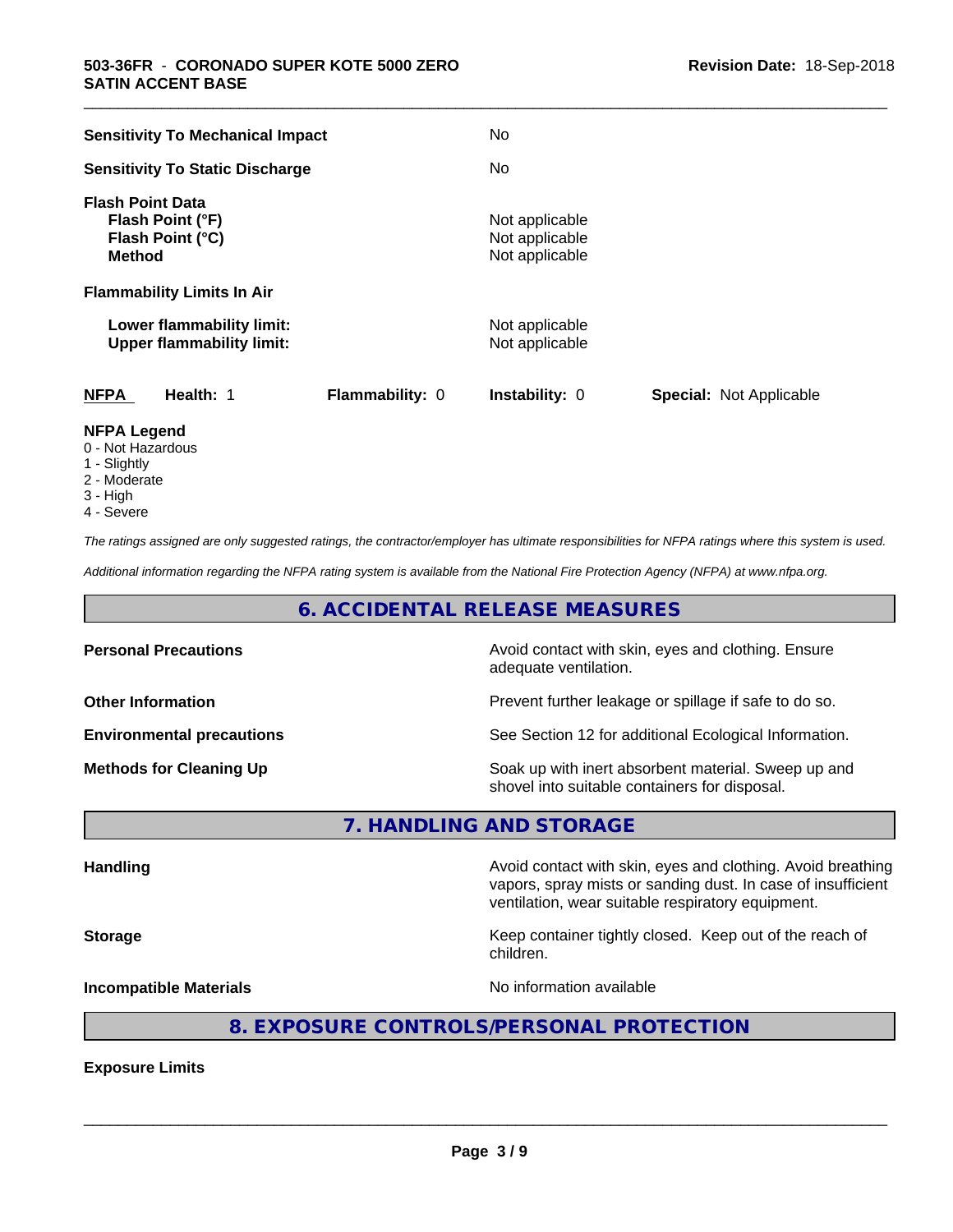| <b>Chemical name</b> | <b>ACGIH TLV</b>         | Alberta                  | <b>British Columbia</b>  | Ontario                  | Quebec                      |
|----------------------|--------------------------|--------------------------|--------------------------|--------------------------|-----------------------------|
| Kaolin               | $2 \text{ ma/m}^3$ - TWA | $2 \text{ ma/m}^3$ - TWA | $2 \text{ ma/m}^3$ - TWA | $2 \text{ ma/m}^3$ - TWA | 5 mg/m <sup>3</sup> - TWAEV |
| Nepheline svenite    | N/E                      | N/E                      | N/E                      | 10 mg/m $3$ - TWA        | N/E                         |
| Titanium dioxide     | 10 mg/m $3$ - TWA        | 10 mg/m $3$ - TWA        | 10 mg/m $3$ - TWA        | 10 mg/m $3$ - TWA        | 10 mg/m $3$ - TWAEV         |
|                      |                          |                          | $3 \text{ ma/m}^3$ - TWA |                          |                             |

\_\_\_\_\_\_\_\_\_\_\_\_\_\_\_\_\_\_\_\_\_\_\_\_\_\_\_\_\_\_\_\_\_\_\_\_\_\_\_\_\_\_\_\_\_\_\_\_\_\_\_\_\_\_\_\_\_\_\_\_\_\_\_\_\_\_\_\_\_\_\_\_\_\_\_\_\_\_\_\_\_\_\_\_\_\_\_\_\_\_\_\_\_

#### **Legend**

ACGIH - American Conference of Governmental Industrial Hygienists Alberta - Alberta Occupational Exposure Limits British Columbia - British Columbia Occupational Exposure Limits

Ontario - Ontario Occupational Exposure Limits

Quebec - Quebec Occupational Exposure Limits

N/E - Not established

**Personal Protective Equipment**

**Engineering Measures Ensure** Ensure adequate ventilation, especially in confined areas.

**Eye/Face Protection Safety glasses with side-shields. Skin Protection Protection Protective gloves and impervious clothing. Respiratory Protection In case of insufficient ventilation wear suitable respiratory** equipment.

**Hygiene Measures Avoid contact with skin, eyes and clothing. Remove and Avoid contact with skin, eyes and clothing. Remove and Avoid contact with skin, eyes and clothing. Remove and** wash contaminated clothing before re-use. Wash thoroughly after handling.

## **9. PHYSICAL AND CHEMICAL PROPERTIES**

**Appearance** liquid **Odor** little or no odor **Odor Threshold No information available No information available Density (lbs/gal)** 9.0 - 9.4 **Specific Gravity** 1.08 - 1.13 **pH** No information available **Viscosity (cps)** No information available<br> **Solubility (ies)** No information available<br>
No information available **Solubility(ies)** No information available **Water solubility Water solubility Water solubility Water solubility Water solubility Water solution Evaporation Rate No information available No information available Vapor pressure** @20 °C (kPa) **No information available Vapor density No information available Wt. % Solids** 35 - 45 **Vol. % Solids Wt. % Volatiles** 55 - 65 **Vol. % Volatiles** 65 - 75 **VOC Regulatory Limit (g/L)** < 5 **Boiling Point (°F)** 212 **Boiling Point (°C)** 100 **Freezing Point (°F)** 32 **Freezing Point (°C)** 0 **Flash Point (°F)** Not applicable **Flash Point (°C)** Not applicable **Method** Not applicable Not applicable **Flammability (solid, gas)** Not applicable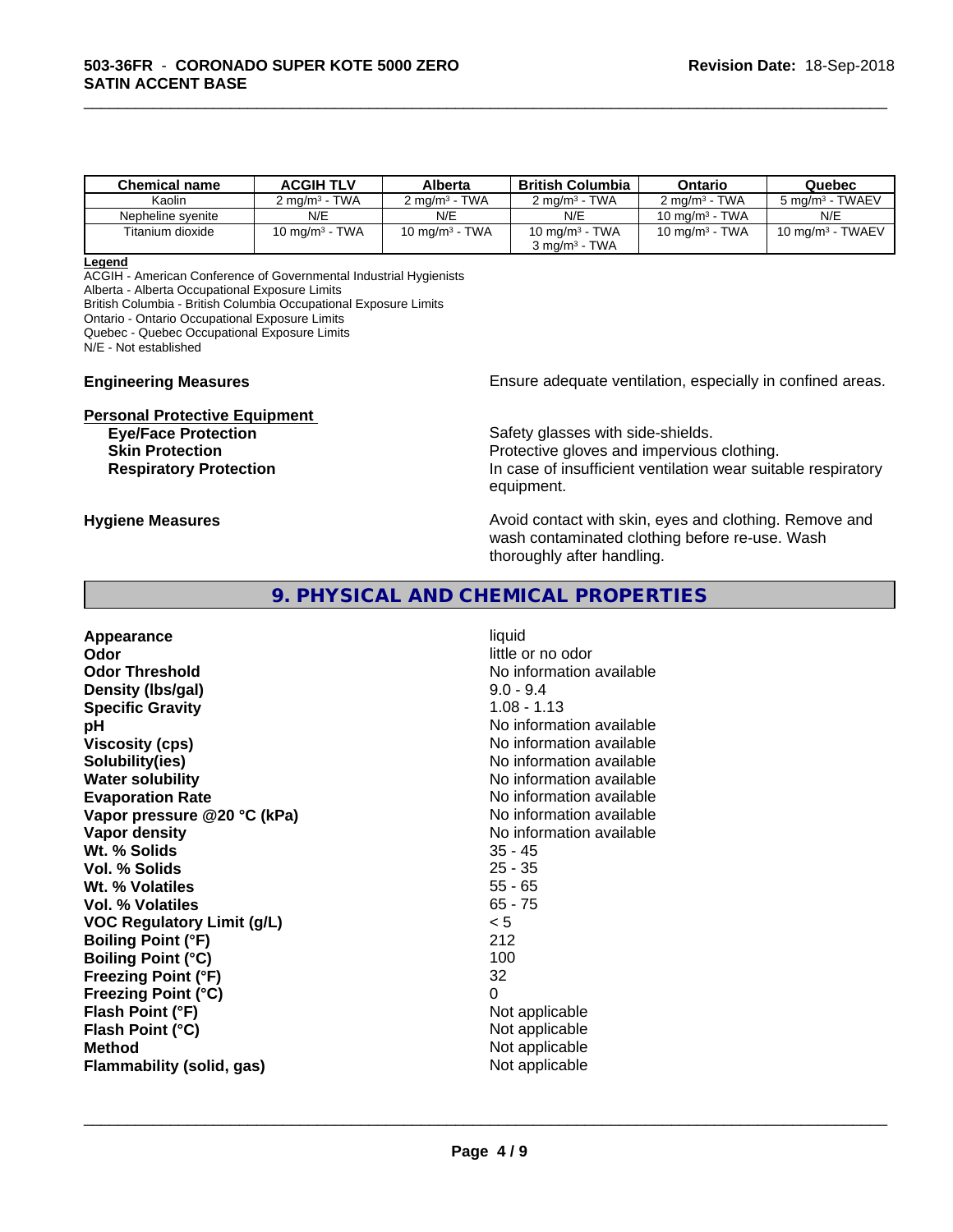**Upper flammability limit:**<br> **Lower flammability limit:**<br>
Not applicable<br>
Not applicable **Lower flammability limit:**<br> **Autoignition Temperature (°F)**<br>
Mo information available Autoignition Temperature (°F)<br>
Autoignition Temperature (°C)<br>
No information available Autoignition Temperature (°C)<br>
Decomposition Temperature (°F)<br>
No information available **Decomposition Temperature (°F)**<br> **Decomposition Temperature (°C)**<br>
No information available **Decomposition Temperature (°C) Partition coefficient** 

\_\_\_\_\_\_\_\_\_\_\_\_\_\_\_\_\_\_\_\_\_\_\_\_\_\_\_\_\_\_\_\_\_\_\_\_\_\_\_\_\_\_\_\_\_\_\_\_\_\_\_\_\_\_\_\_\_\_\_\_\_\_\_\_\_\_\_\_\_\_\_\_\_\_\_\_\_\_\_\_\_\_\_\_\_\_\_\_\_\_\_\_\_

# **10. STABILITY AND REACTIVITY**

| <b>Reactivity</b>                       | Not Applicable                           |
|-----------------------------------------|------------------------------------------|
| <b>Chemical Stability</b>               | Stable under normal conditions.          |
| <b>Conditions to avoid</b>              | Prevent from freezing.                   |
| <b>Incompatible Materials</b>           | No materials to be especially mentioned. |
| <b>Hazardous Decomposition Products</b> | None under normal use.                   |
| Possibility of hazardous reactions      | None under normal conditions of use.     |

# **11. TOXICOLOGICAL INFORMATION**

#### **Product Information Information on likely routes of exposure**

| <b>Principal Routes of Exposure</b>                                                        | Eye contact, skin contact and inhalation.                                                                       |  |  |  |
|--------------------------------------------------------------------------------------------|-----------------------------------------------------------------------------------------------------------------|--|--|--|
| <b>Acute Toxicity</b><br><b>Product Information</b>                                        | No information available                                                                                        |  |  |  |
| Symptoms related to the physical, chemical and toxicological characteristics               |                                                                                                                 |  |  |  |
| <b>Symptoms</b>                                                                            | No information available                                                                                        |  |  |  |
| Delayed and immediate effects as well as chronic effects from short and long-term exposure |                                                                                                                 |  |  |  |
| Eye contact                                                                                | May cause slight irritation                                                                                     |  |  |  |
| <b>Skin contact</b>                                                                        | Substance may cause slight skin irritation. Prolonged or<br>repeated contact may dry skin and cause irritation. |  |  |  |
| <b>Inhalation</b>                                                                          | May cause irritation of respiratory tract.                                                                      |  |  |  |
| Ingestion                                                                                  | Ingestion may cause gastrointestinal irritation, nausea,<br>vomiting and diarrhea.                              |  |  |  |
| <b>Sensitization</b>                                                                       | No information available.                                                                                       |  |  |  |
| <b>Neurological Effects</b>                                                                | No information available.                                                                                       |  |  |  |
| <b>Mutagenic Effects</b>                                                                   | No information available.                                                                                       |  |  |  |
| <b>Reproductive Effects</b>                                                                | No information available.                                                                                       |  |  |  |
| <b>Developmental Effects</b>                                                               | No information available.                                                                                       |  |  |  |
| <b>Target organ effects</b>                                                                | No information available.                                                                                       |  |  |  |
| <b>STOT - single exposure</b>                                                              | No information available.<br>No information available.                                                          |  |  |  |
| <b>STOT - repeated exposure</b>                                                            |                                                                                                                 |  |  |  |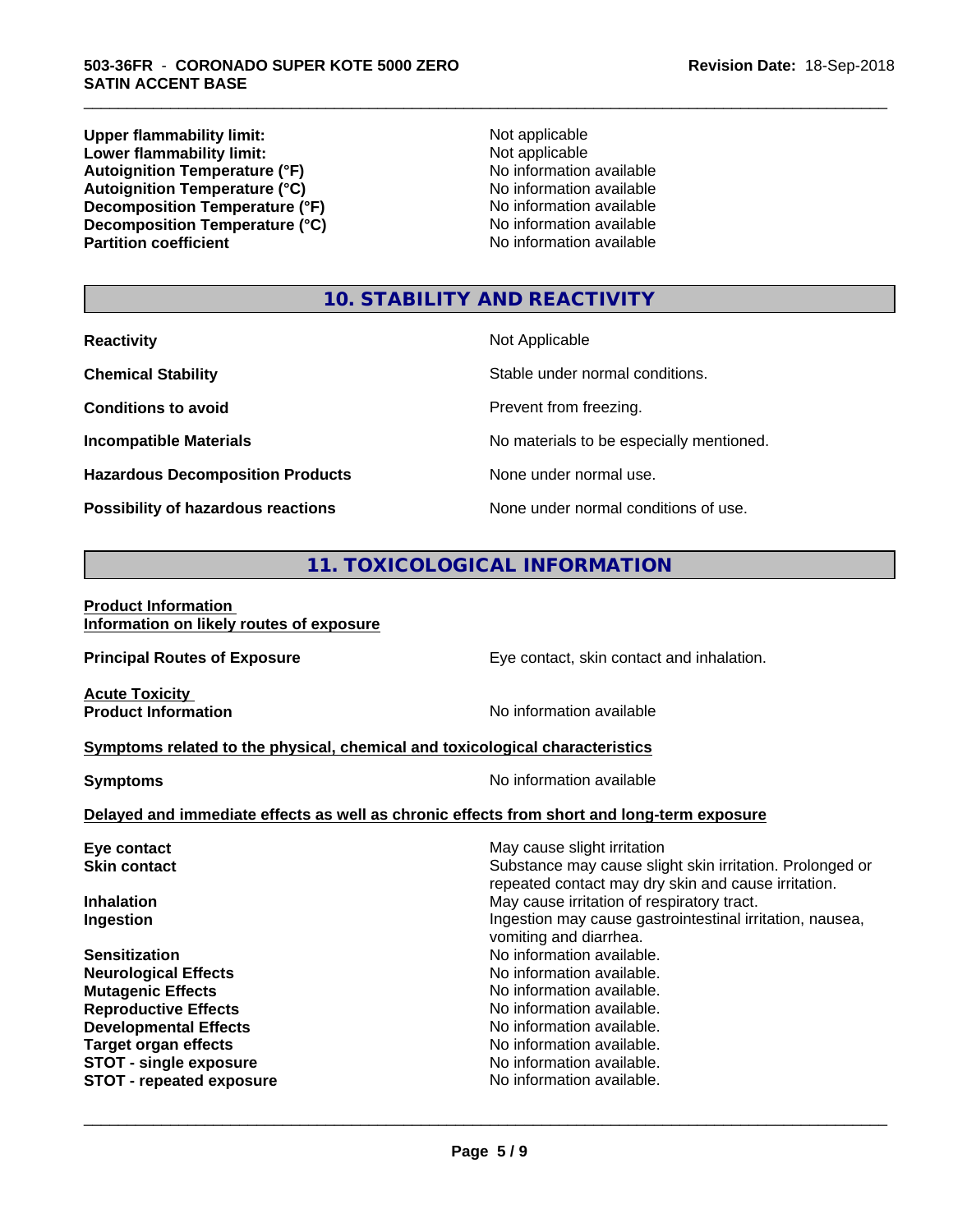**Other adverse effects**<br> **Aspiration Hazard**<br> **Aspiration Hazard**<br> **Aspiration Available.**<br>
No information available. No information available.

\_\_\_\_\_\_\_\_\_\_\_\_\_\_\_\_\_\_\_\_\_\_\_\_\_\_\_\_\_\_\_\_\_\_\_\_\_\_\_\_\_\_\_\_\_\_\_\_\_\_\_\_\_\_\_\_\_\_\_\_\_\_\_\_\_\_\_\_\_\_\_\_\_\_\_\_\_\_\_\_\_\_\_\_\_\_\_\_\_\_\_\_\_

#### **Numerical measures of toxicity**

#### **Component Information**

Kaolin LD50 Oral: > 5000 mg/kg (Rat) Titanium dioxide LD50 Oral: > 10000 mg/kg (Rat)

#### **Chronic Toxicity**

#### **Carcinogenicity**

*The information below indicateswhether each agency has listed any ingredient as a carcinogen:.*

| <b>Chemical name</b>            | <b>IARC</b>                     | <b>NTP</b> |
|---------------------------------|---------------------------------|------------|
|                                 | 2B<br>Possible Human Carcinogen |            |
| ' ⊤u -<br>⊧dioxide<br>l itanıum |                                 |            |

• Although IARC has classified titanium dioxide as possibly carcinogenic to humans (2B), their summary concludes: "No significant exposure to titanium dioxide is thought to occur during the use of products in which titanium dioxide is bound to other materials, such as paint."

#### **Legend**

IARC - International Agency for Research on Cancer NTP - National Toxicity Program OSHA - Occupational Safety & Health Administration

**12. ECOLOGICAL INFORMATION**

### **Ecotoxicity Effects**

The environmental impact of this product has not been fully investigated.

#### **Product Information**

#### **Acute Toxicity to Fish**

No information available

#### **Acute Toxicity to Aquatic Invertebrates**

No information available

#### **Acute Toxicity to Aquatic Plants**

No information available

#### **Persistence / Degradability**

No information available.

#### **Bioaccumulation**

No information available.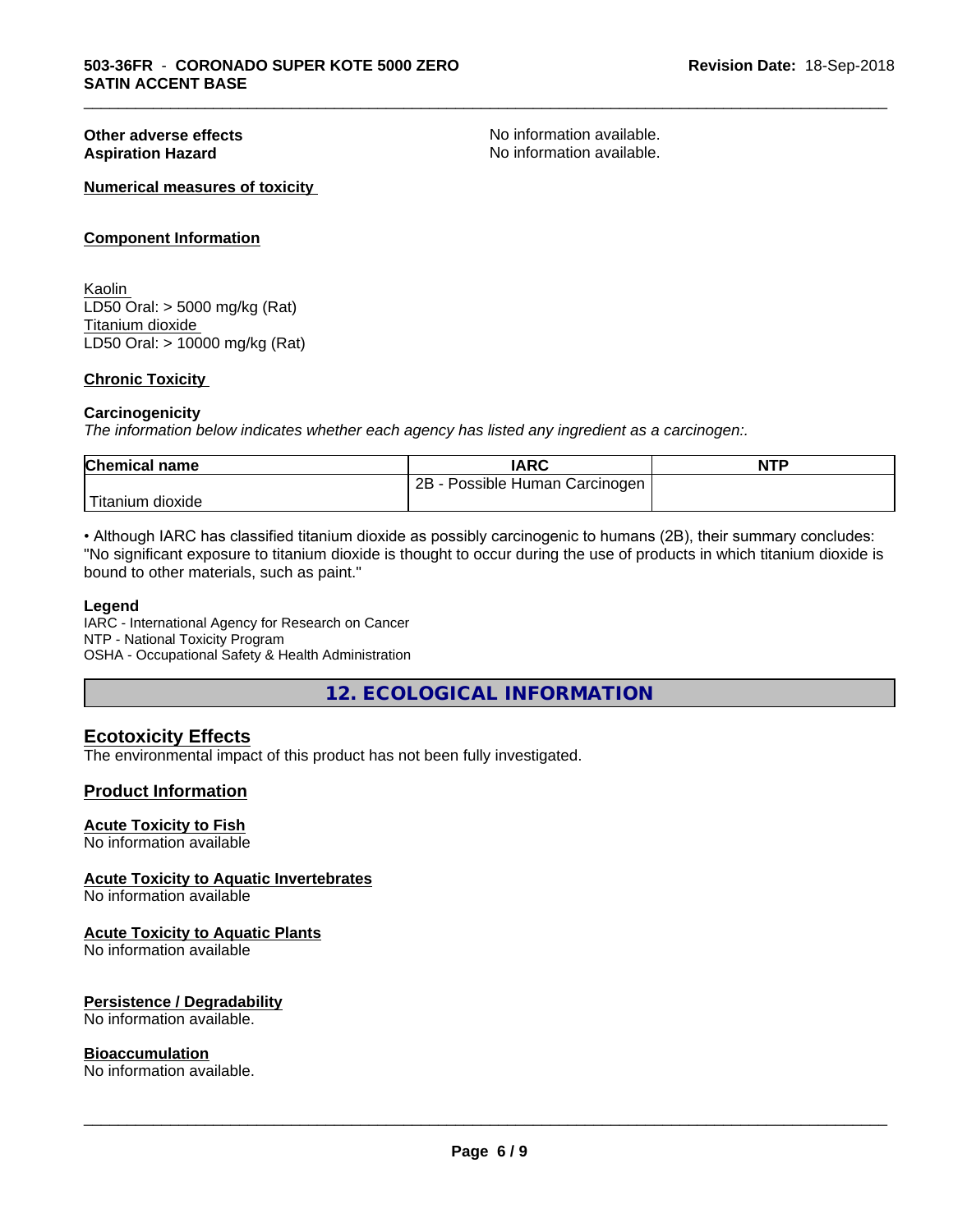#### **Mobility in Environmental Media**

No information available.

#### **Ozone**

No information available

#### **Component Information**

#### **Acute Toxicity to Fish**

Titanium dioxide  $LC50:$  > 1000 mg/L (Fathead Minnow - 96 hr.)

## **Acute Toxicity to Aquatic Invertebrates**

No information available

#### **Acute Toxicity to Aquatic Plants**

No information available

# **13. DISPOSAL CONSIDERATIONS**

Waste Disposal Method **Dispose of in accordance with federal, state, provincial,** and local regulations. Local requirements may vary, consult your sanitation department or state-designated environmental protection agency for more disposal options.

### **14. TRANSPORT INFORMATION**

**TDG** Not regulated

\_\_\_\_\_\_\_\_\_\_\_\_\_\_\_\_\_\_\_\_\_\_\_\_\_\_\_\_\_\_\_\_\_\_\_\_\_\_\_\_\_\_\_\_\_\_\_\_\_\_\_\_\_\_\_\_\_\_\_\_\_\_\_\_\_\_\_\_\_\_\_\_\_\_\_\_\_\_\_\_\_\_\_\_\_\_\_\_\_\_\_\_\_

**ICAO / IATA** Not regulated

**IMDG / IMO** Not regulated

 $\overline{\phantom{a}}$  ,  $\overline{\phantom{a}}$  ,  $\overline{\phantom{a}}$  ,  $\overline{\phantom{a}}$  ,  $\overline{\phantom{a}}$  ,  $\overline{\phantom{a}}$  ,  $\overline{\phantom{a}}$  ,  $\overline{\phantom{a}}$  ,  $\overline{\phantom{a}}$  ,  $\overline{\phantom{a}}$  ,  $\overline{\phantom{a}}$  ,  $\overline{\phantom{a}}$  ,  $\overline{\phantom{a}}$  ,  $\overline{\phantom{a}}$  ,  $\overline{\phantom{a}}$  ,  $\overline{\phantom{a}}$ 

# **15. REGULATORY INFORMATION**

### **International Inventories**

| <b>TSCA: United States</b> | Yes - All components are listed or exempt. |
|----------------------------|--------------------------------------------|
| <b>DSL: Canada</b>         | Yes - All components are listed or exempt. |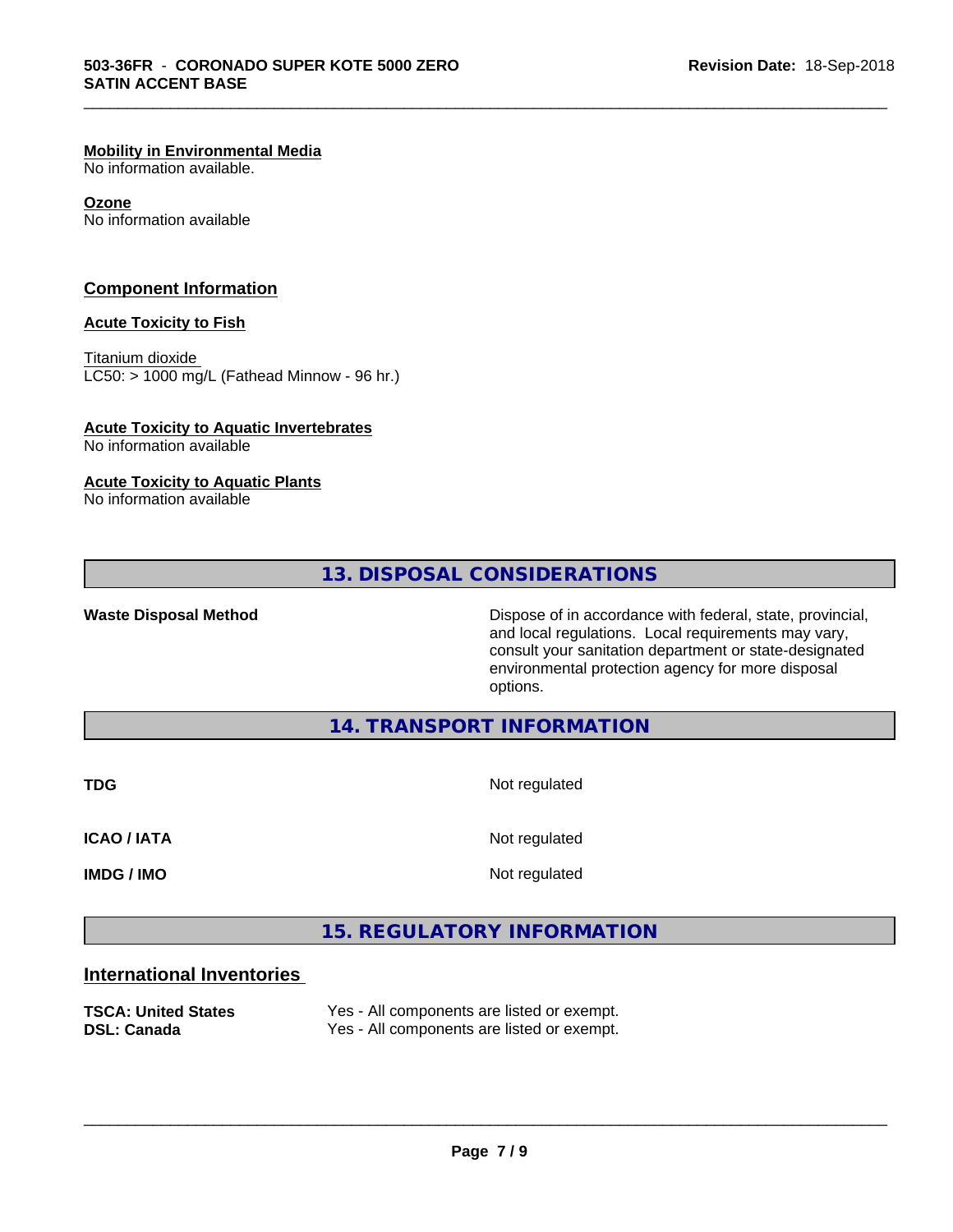# **National Pollutant Release Inventory (NPRI)**

#### **NPRI Parts 1- 4**

This product contains the following Parts 1-4 NPRI chemicals:

*None*

#### **NPRI Part 5**

This product contains the following NPRI Part 5 Chemicals:

*None*

#### **WHMIS Regulatory Status**

This product has been classified in accordance with the hazard criteria of the Hazardous Products Regulations (HPR) and the SDS contains all the information required by the HPR.

\_\_\_\_\_\_\_\_\_\_\_\_\_\_\_\_\_\_\_\_\_\_\_\_\_\_\_\_\_\_\_\_\_\_\_\_\_\_\_\_\_\_\_\_\_\_\_\_\_\_\_\_\_\_\_\_\_\_\_\_\_\_\_\_\_\_\_\_\_\_\_\_\_\_\_\_\_\_\_\_\_\_\_\_\_\_\_\_\_\_\_\_\_

|                                                                                                                                                                                                             |           | <b>16. OTHER INFORMATION</b>                                               |                      |                                                                                                                                               |
|-------------------------------------------------------------------------------------------------------------------------------------------------------------------------------------------------------------|-----------|----------------------------------------------------------------------------|----------------------|-----------------------------------------------------------------------------------------------------------------------------------------------|
|                                                                                                                                                                                                             |           |                                                                            |                      |                                                                                                                                               |
| HMIS -                                                                                                                                                                                                      | Health: 1 | <b>Flammability: 0</b>                                                     | <b>Reactivity: 0</b> | $PPE: -$                                                                                                                                      |
| <b>HMIS Legend</b><br>0 - Minimal Hazard<br>1 - Slight Hazard<br>2 - Moderate Hazard<br>3 - Serious Hazard<br>4 - Severe Hazard<br>* - Chronic Hazard<br>present under the actual normal conditions of use. |           | X - Consult your supervisor or S.O.P. for "Special" handling instructions. |                      | Note: The PPE rating has intentionally been left blank. Choose appropriate PPE that will protect employees from the hazards the material will |

*Caution: HMISÒ ratings are based on a 0-4 rating scale, with 0 representing minimal hazards or risks, and 4 representing significant hazards or risks. Although HMISÒ ratings are not required on MSDSs under 29 CFR 1910.1200, the preparer, has chosen to provide them. HMISÒ ratings are to be used only in conjunction with a fully implemented HMISÒ program by workers who have received appropriate HMISÒ training. HMISÒ is a registered trade and service mark of the NPCA. HMISÒ materials may be purchased exclusively from J. J. Keller (800) 327-6868.*

 **WARNING!** If you scrape, sand, or remove old paint, you may release lead dust. LEAD IS TOXIC. EXPOSURE TO LEAD DUST CAN CAUSE SERIOUS ILLNESS, SUCH AS BRAIN DAMAGE, ESPECIALLY IN CHILDREN. PREGNANT WOMEN SHOULD ALSO AVOID EXPOSURE.Wear a NIOSH approved respirator to control lead exposure. Clean up carefully with a HEPA vacuum and a wet mop. Before you start, find out how to protect yourself and your family by logging onto Health Canada @

http://www.hc-sc.gc.ca/ewh-semt/contaminants/lead-plomb/asked\_questions-questions\_posees-eng.php.

| <b>Prepared By</b>         | <b>Product Stewardship Department</b><br>Benjamin Moore & Co.<br>101 Paragon Drive<br>Montvale, NJ 07645<br>800-225-5554 |
|----------------------------|--------------------------------------------------------------------------------------------------------------------------|
| <b>Revision Date:</b>      | 18-Sep-2018                                                                                                              |
| <b>Reason for revision</b> | Not available                                                                                                            |